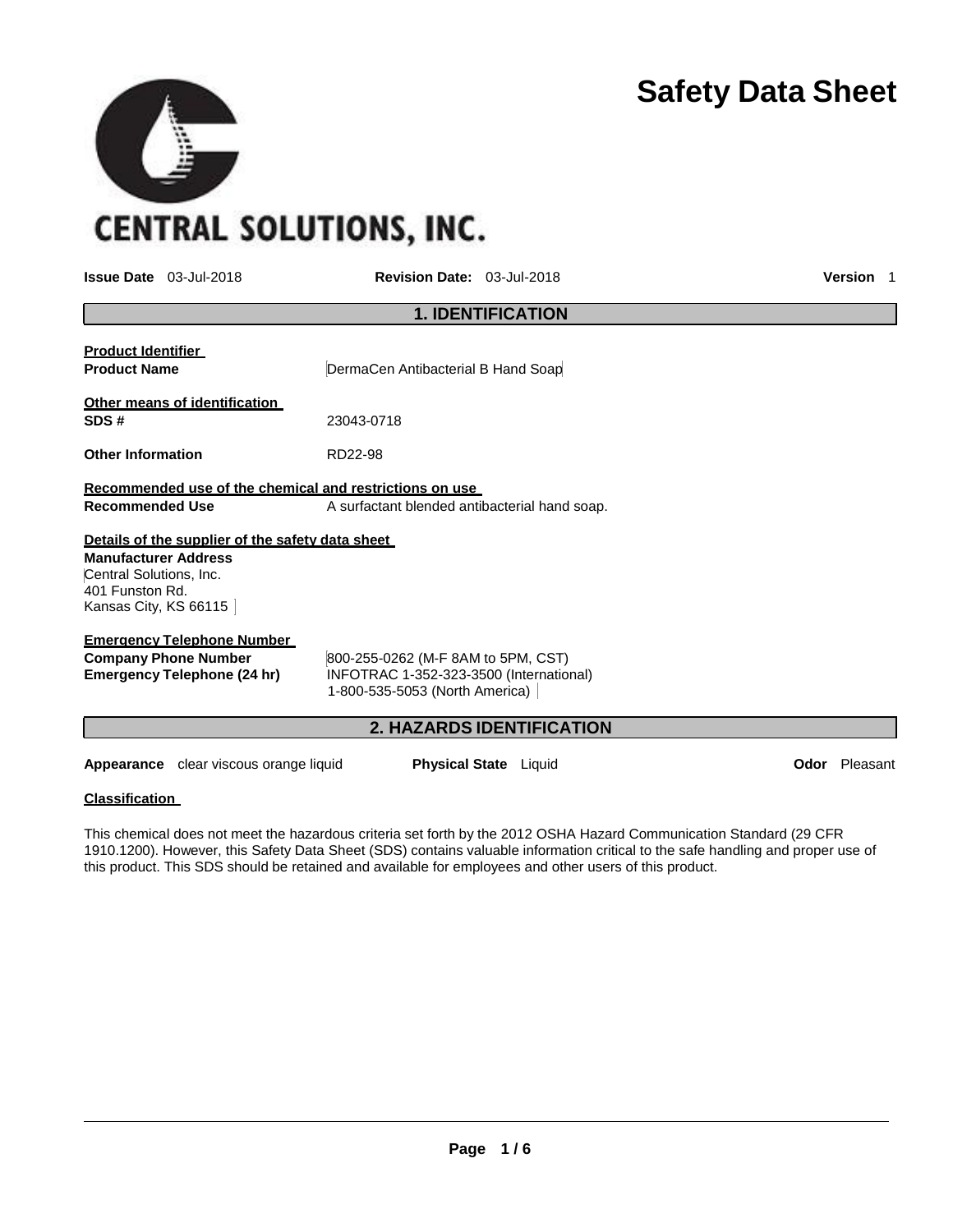# **3. COMPOSITION/INFORMATION ON INGREDIENTS**

The product contains no substances which at their given concentration are considered to be hazardous to health.

Surfactant blend.

# **4. FIRST-AID MEASURES**

#### **First Aid Measures**

| <b>General Advice</b> | Provide this SDS to medical personnel for treatment. Always get medical attention when<br>product is swallowed or when symptoms are significant or persist.                |
|-----------------------|----------------------------------------------------------------------------------------------------------------------------------------------------------------------------|
| <b>Eye Contact</b>    | Flush with water for 15 minutes. If irritation persists, call physician.                                                                                                   |
| <b>Skin Contact</b>   | Wash liberally with soap and water. If on clothes: Wash before reuse.                                                                                                      |
| <b>Inhalation</b>     | Not an expected route of exposure.                                                                                                                                         |
| Ingestion             | If patient is conscious and alert, dilute by drinking large quantities of water. Allow vomiting<br>to occur if patient is conscious and alert, then get medical attention. |

#### **Most important symptoms and effects**

| <b>Symptoms</b> | If in eyes: Burning sensation, watering, or redness.               |
|-----------------|--------------------------------------------------------------------|
|                 | If swallowed: Possible gastrointestinal irritation or disturbance. |

#### **Indication of any immediate medical attention and special treatment needed**

**Notes to Physician** Treat symptomatically.

# **5. FIRE-FIGHTING MEASURES**

#### **Suitable Extinguishing Media**

Use extinguishing measures that are appropriate to local circumstances and the surrounding environment.

**Unsuitable Extinguishing Media** Not determined.

#### **Specific Hazards Arising from the Chemical**

This is a water based non-flammable product with no known fire or explosion hazards.

**Hazardous Combustion Products** Carbon oxides.

#### **Protective equipment and precautions for firefighters**

As in any fire, wear self-contained breathing apparatus pressure-demand, MSHA/NIOSH (approved or equivalent) and full protective gear.

# **6. ACCIDENTAL RELEASE MEASURES**

#### **Personal precautions, protective equipment and emergency procedures**

**Personal Precautions** Use personal protective equipment as required.

#### **Methods and material for containment and cleaning up**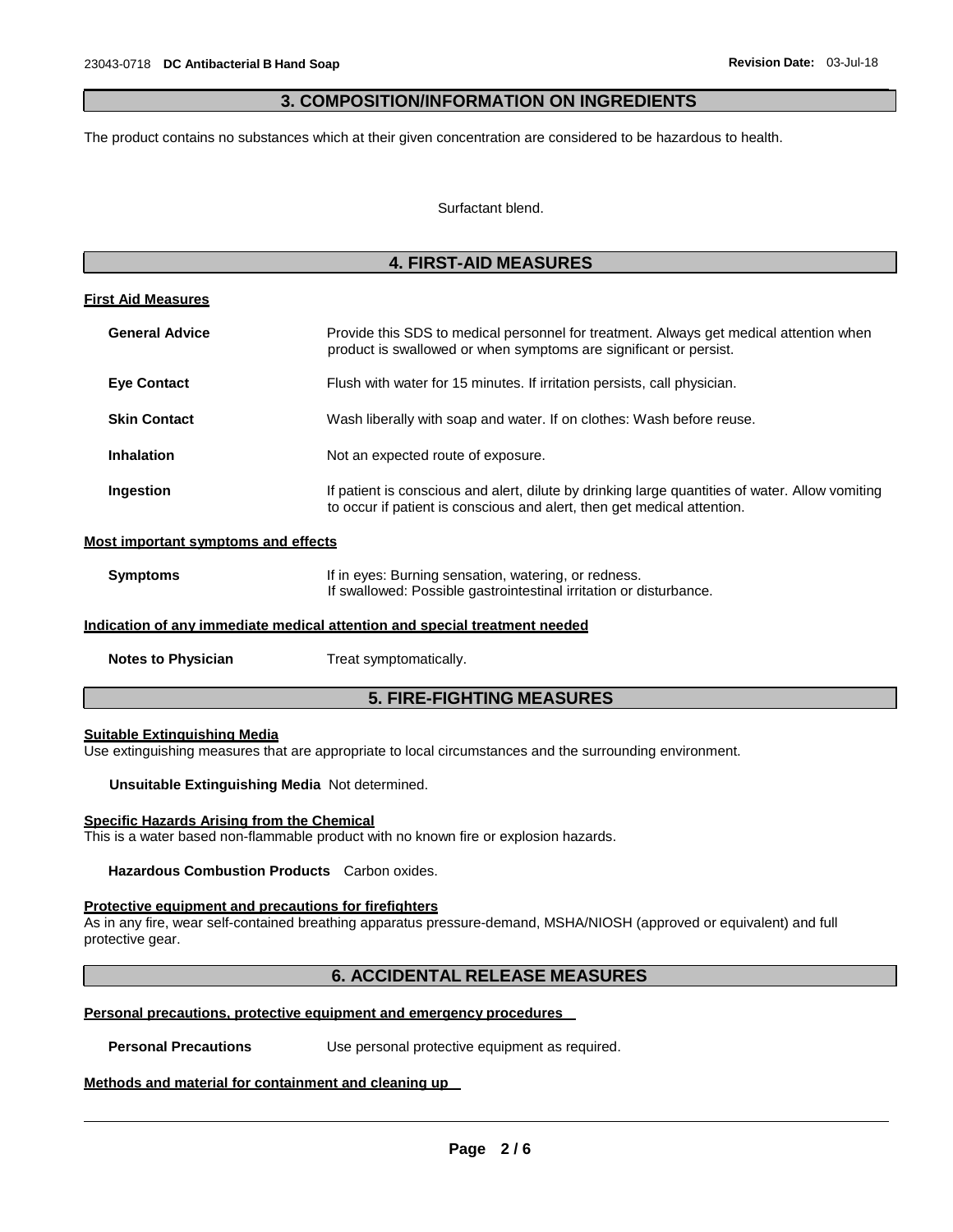| <b>Methods for Containment</b>                                                                           | Prevent further leakage or spillage if safe to do so.                                                                                                                                                                                                                     |  |  |
|----------------------------------------------------------------------------------------------------------|---------------------------------------------------------------------------------------------------------------------------------------------------------------------------------------------------------------------------------------------------------------------------|--|--|
| <b>Methods for Clean-Up</b>                                                                              | SMALL SPILLS: Small spills (< 1 gallon) may be washed down a drain or cleaned up and<br>disposed of into a sanitary sewer system.<br>LARGE SPILLS: Large spills (> 1 gallon) should be contained and collected (by absorption<br>or vacuuming) then disposed of properly. |  |  |
|                                                                                                          | 7. HANDLING AND STORAGE                                                                                                                                                                                                                                                   |  |  |
| <b>Precautions for safe handling</b>                                                                     |                                                                                                                                                                                                                                                                           |  |  |
| <b>Advice on Safe Handling</b>                                                                           | Handle in accordance with good industrial hygiene and safety practice. Do not contaminate<br>water, food, or feed. Do not reuse empty containers. Keep containers clean & closed.                                                                                         |  |  |
| Conditions for safe storage, including any incompatibilities                                             |                                                                                                                                                                                                                                                                           |  |  |
| <b>Storage Conditions</b>                                                                                | Keep out of the reach of children.                                                                                                                                                                                                                                        |  |  |
| <b>Incompatible Materials</b>                                                                            | None known based on information supplied.                                                                                                                                                                                                                                 |  |  |
| 8. EXPOSURE CONTROLS/PERSONAL PROTECTION                                                                 |                                                                                                                                                                                                                                                                           |  |  |
| <b>Exposure Guidelines</b>                                                                               | The following information is given as general guidance                                                                                                                                                                                                                    |  |  |
| Appropriate engineering controls                                                                         |                                                                                                                                                                                                                                                                           |  |  |
| <b>Engineering Controls</b>                                                                              | Mechanical Ventilations (General): Normally sufficient<br>Local Exhaust: Not Normally Needed.                                                                                                                                                                             |  |  |
|                                                                                                          | Individual protection measures, such as personal protective equipment                                                                                                                                                                                                     |  |  |
| <b>Eye/Face Protection</b>                                                                               | Not normally required under normal use conditions. Avoid eye contact when using.                                                                                                                                                                                          |  |  |
| <b>Skin and Body Protection</b>                                                                          | NOT NEEDED, this product is a skin cleaner.                                                                                                                                                                                                                               |  |  |
| <b>Respiratory Protection</b>                                                                            | Not needed. General ventilation is normally adequate.                                                                                                                                                                                                                     |  |  |
| General Hygiene Considerations Do not get into eyes. Protect food & drink from contamination by product. |                                                                                                                                                                                                                                                                           |  |  |
| 9. PHYSICAL AND CHEMICAL PROPERTIES                                                                      |                                                                                                                                                                                                                                                                           |  |  |
|                                                                                                          |                                                                                                                                                                                                                                                                           |  |  |

# **Information on basic physical and chemical properties**

| <b>Physical State</b><br>Appearance<br>Color                                                                                                                                                                                                                   | Liauid<br>clear viscous orange liquid<br>Clear orange                                                                                                       | Odor<br><b>Odor Threshold</b> | Pleasant<br>Not determined |
|----------------------------------------------------------------------------------------------------------------------------------------------------------------------------------------------------------------------------------------------------------------|-------------------------------------------------------------------------------------------------------------------------------------------------------------|-------------------------------|----------------------------|
| <b>Property</b><br>рH<br><b>Melting Point/Freezing Point</b><br><b>Boiling Point/Boiling Range</b><br><b>Flash Point</b><br><b>Evaporation Rate</b><br><b>Flammability (Solid, Gas)</b><br><b>Upper Flammability Limits</b><br><b>Lower Flammability Limit</b> | <b>Values</b><br>$4.5 - 6.5$<br>Not established<br>100 °C / 212 °F<br>Not determined<br>Not established<br>Not determined<br>Not available<br>Not available | • Method<br><b>Remarks</b>    |                            |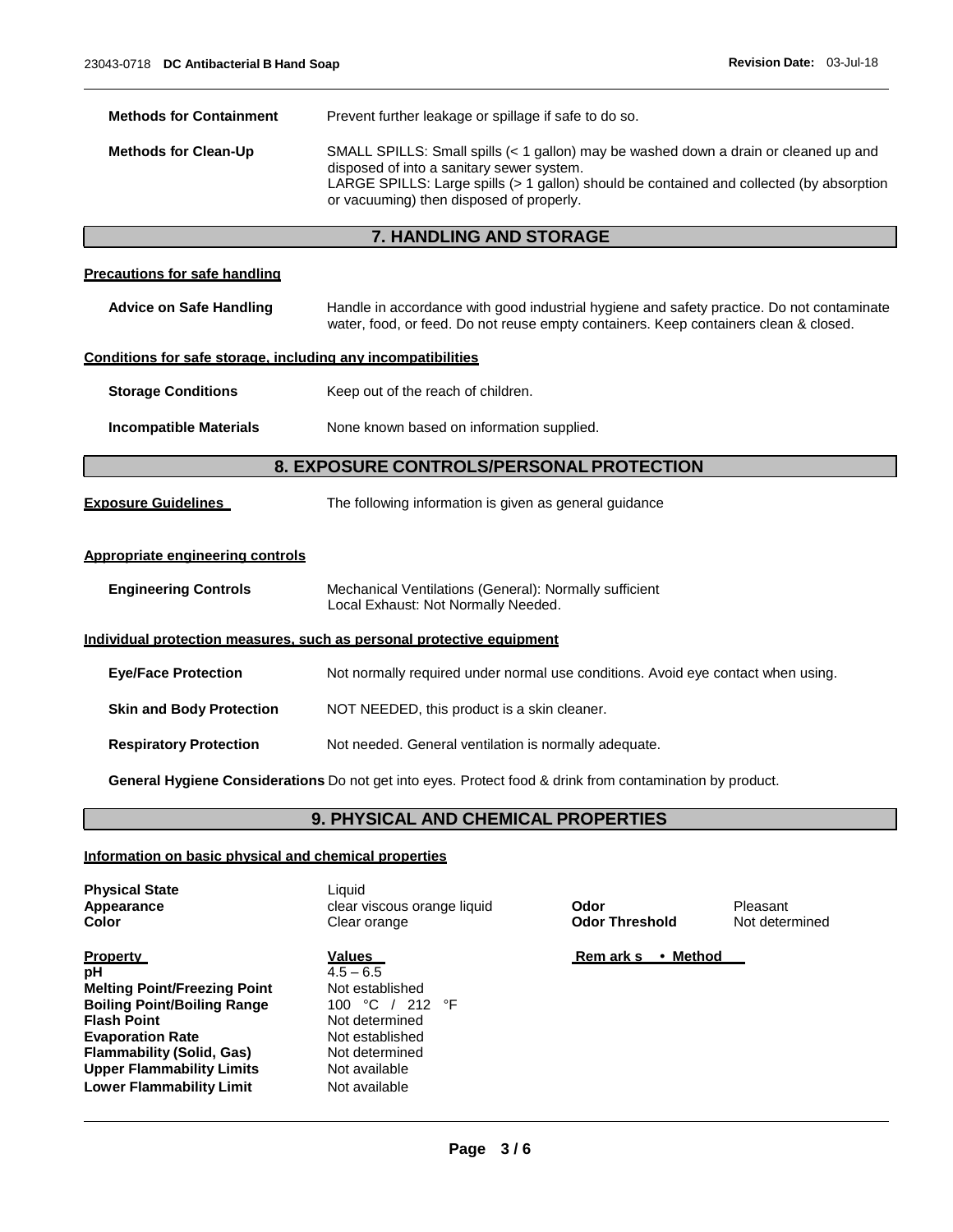| <b>Vapor Pressure</b>            | Not established    |
|----------------------------------|--------------------|
| <b>Vapor Density</b>             | Not established    |
| <b>Specific Gravity</b>          | $0.98 - 1.01$      |
| <b>Water Solubility</b>          | Completely solu    |
| Solubility in other solvents     | Not determined     |
| <b>Partition Coefficient</b>     | Not determined     |
| <b>Auto-ignition Temperature</b> | Not determined     |
| <b>Decomposition Temperature</b> | Not determined     |
| <b>Kinematic Viscosity</b>       | Not determined     |
| <b>Dynamic Viscosity</b>         | 2000 to 3000 c     |
| <b>Explosive Properties</b>      | Not determined     |
| <b>Oxidizing Properties</b>      | Not determined     |
| <b>Density</b>                   | $8.17 - 8.41$ lbs/ |
|                                  |                    |

established **B** – 1.01 mpletely soluble  $d$  etermined determined determined determined determined **Dynamic Viscosity** 2000 to 3000 cps determined **Oxidizing Properties** Not determined **Density** 8.17 – 8.41 lbs/gal

# **10. STABILITY AND REACTIVITY**

#### **Reactivity**

Not reactive under normal conditions.

#### **Chemical Stability**

Stable under recommended storage conditions.

### **Possibility of Hazardous Reactions**

None under normal processing.

**Hazardous Polymerization** Hazardous polymerization does not occur.

#### **Conditions to Avoid**

Keep out of reach of children.

#### **Incompatible Materials**

None known based on information supplied.

#### **Hazardous Decomposition Products**

Carbon dioxide (CO2), Sulfur dioxide.

# **11. TOXICOLOGICAL INFORMATION**

# **Information on likely routes of exposure**

| <b>Product Information</b> |                                                                                                       |
|----------------------------|-------------------------------------------------------------------------------------------------------|
| <b>Eve Contact</b>         | May cause mild eye irritation.                                                                        |
| <b>Skin Contact</b>        | None, this product is a skin cleaner.                                                                 |
| <b>Inhalation</b>          | Under normal conditions of intended use, this material is not expected to be an inhalation<br>hazard. |
| <b>Ingestion</b>           | Possible gastrointestinal irritation or disturbance.                                                  |

#### **Component Information**

#### **Information on physical, chemical and toxicological effects**

**Symptoms** Please see section 4 of this SDS for symptoms.

#### **Delayed and immediate effects as well as chronic effects from short and long-term exposure**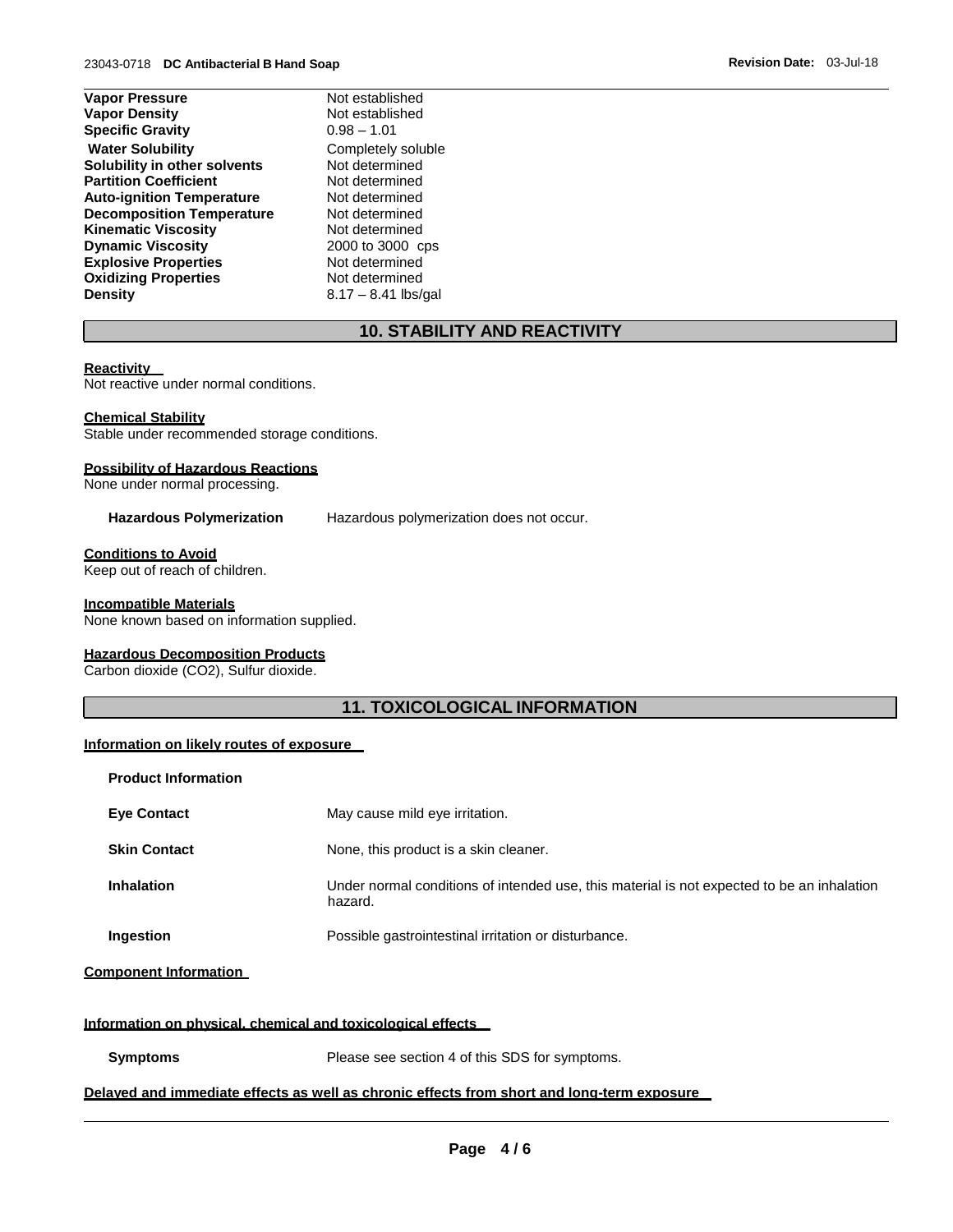**Carcinogenicity** This product does not contain any carcinogens or potential carcinogens as listed by OSHA, IARC or NTP.

# **Numerical measures of toxicity**

Not determined

# **12. ECOLOGICAL INFORMATION**

# **Ecotoxicity**

The product is not expected to be hazardous to the environment.

# **Persistence/Degradability**

Not determined

# **Bioaccumulation**

Not determined

**Mobility** Not determined

### **Other Adverse Effects**

Not determined

# **13. DISPOSAL CONSIDERATIONS**

#### **Waste Treatment Methods**

| <b>Disposal of Wastes</b>     | Disposal should be in accordance with applicable regional, national and local laws and<br>regulations. |
|-------------------------------|--------------------------------------------------------------------------------------------------------|
| <b>Contaminated Packaging</b> | Disposal should be in accordance with applicable regional, national and local laws and<br>regulations. |

# **14. TRANSPORT INFORMATION**

| <b>Note</b> | Please see current shipping paper for most up to date shipping information, including<br>exemptions and special circumstances. |
|-------------|--------------------------------------------------------------------------------------------------------------------------------|
| <u>DOT</u>  | Not regulated                                                                                                                  |
| <u>IATA</u> | Not regulated                                                                                                                  |
| <b>IMDG</b> | Not regulated                                                                                                                  |